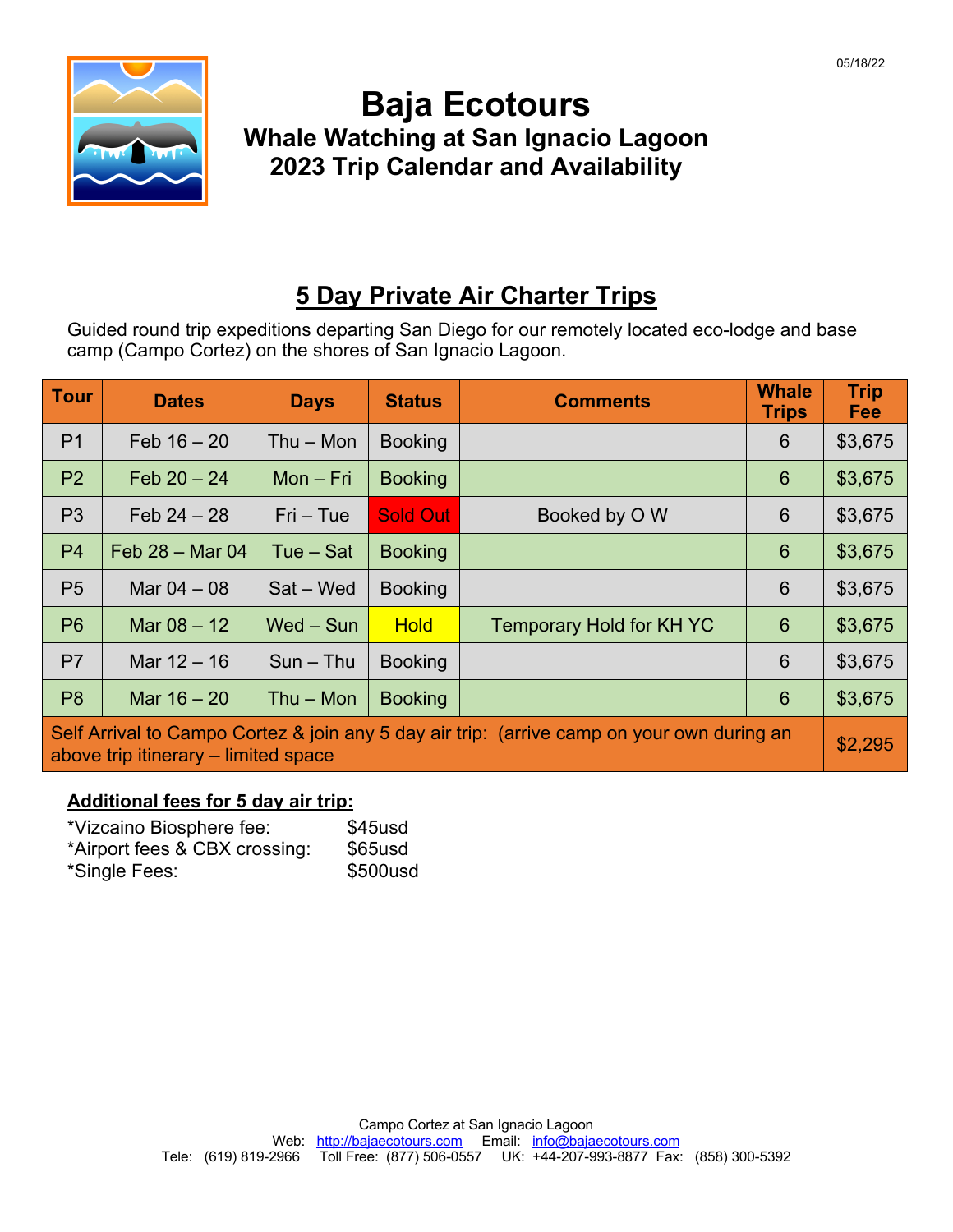

# **Baja Ecotours Whale Watching at San Ignacio Lagoon 2023 Trip Calendar and Availability**

## **8 Day Blue Whale & Gray Whale Trip – BIG WHALE TRIP**

Guided trip that begins in Loreto, Baja, Mexico. Our BIG WHALE TRIP! Best of both coasts: Gray Whales of San Ignacio Lagoon & Blue Whales & Humpbacks of the Sea of Cortez with Luxury accommodations in Loreto at Hotel La Mision on the water in the historic district of this quaint town.

| <b>Tour</b>     | <b>Dates</b>  | <b>Days</b> | <b>Status</b>   | <b>Mode of Transport</b>                                                                                                            | <b>Whale Trips</b>              | <b>Trip</b><br>Fee |
|-----------------|---------------|-------------|-----------------|-------------------------------------------------------------------------------------------------------------------------------------|---------------------------------|--------------------|
| BW <sub>1</sub> | Feb $02 - 09$ | Thu - Thu   | <b>Booking</b>  | <b>Standard Big Whale Trip 1</b><br>Ground transport by van from<br>Loreto to San Ignacio Lagoon;<br>Private Plane return to Loreto | 8 Total<br>6 Lagoon<br>2 Loreto | \$3,900            |
| BW <sub>2</sub> | $Feb 06 - 13$ | $Mon - Mon$ | <b>Booking</b>  | <b>Premium Big Whale Trip 2</b><br>Round trip Private Plane to San<br>Ignacio Lagoon from Loreto                                    | 9 Total<br>7 Lagoon<br>2 Loreto | \$4,250            |
| BW <sub>3</sub> | Feb $10 - 17$ | $Fri - Fri$ | <b>Sold Out</b> | <b>Deluxe Big Whale Trip 3</b><br>Orca Group                                                                                        | 9 Total<br>7 Lagoon<br>2 Loreto | \$3,975            |
| BW4             | Mar $19 - 26$ | $Sun - Sun$ | <b>Booking</b>  | <b>Standard Big Whale Trip 4</b><br>Ground transport by van from<br>Loreto to San Ignacio Lagoon;<br>Private Plane return to Loreto | 8 Total<br>6 Lagoon<br>2 Loreto | \$3,900            |
| BW <sub>5</sub> | Mar $23 - 30$ | $Thu - Thu$ | <b>Sold Out</b> | <b>Premium Big Whale Trip 5</b><br>Anne Group - Disney FLA                                                                          | 9 Total<br>7 Lagoon<br>2 Loreto | \$4,250            |
| BW <sub>6</sub> | Mar27-Apr03   | $Mon - Mon$ | <b>Booking</b>  | <b>Deluxe Big Whale Trip 6</b><br>Private plane from Loreto to<br>San Ignacio Lagoon; ground<br>transport by van return to Loreto   | 9 Total<br>7 Lagoon<br>2 Loreto | \$3,975            |

#### **Additional fees for 8 Day Big Whale trip:**

\*Single Fees: \$700usd \*\*Guide from San Diego: \$150usd pp (on selected trips only) (guided from San Diego to Loreto & return through CBX border crossing and through airports)

#### **Trip Details**

Trips **1, 3, 4 & 6** include a one-way van transport and one-way air transport.

Trips **1 & 4** include a total of 8 whale watching trips.

Trips **3 & 6** include an extra whale watching trip at San Ignacio Lagoon for a total of 9 trips.

Trips **2 & 5** include round trip air transport from Loreto to San Ignacio Lagoon & 9 whale watching trips.